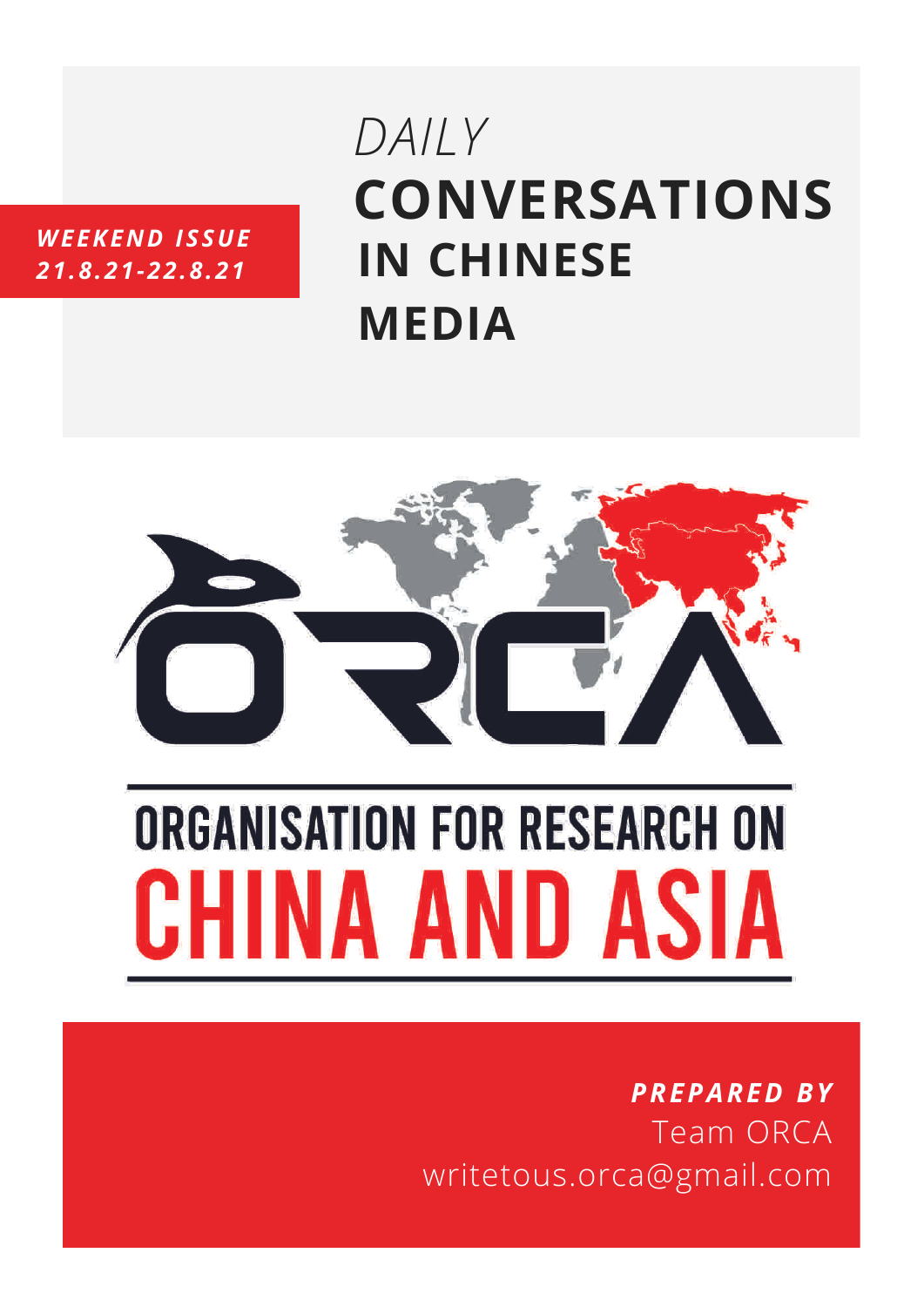### **I. Social Media Chatter in China**

- **Chinese twitter user posts video from Shanghai's Pudong Airport:** A Chinese twitter account has posted a [video](https://twitter.com/tw_tomy_/status/1428972460590833664) which is claimed to be from Shanghai's Pudong Airport, where the delta variant cases were traced. The video shows construction of new double occupancy units for quarantine which means the authorities are expecting more covid cases in the coming time.
- **Nanjing launches vaccine campaign for teens:** China has launched a vaccination campaign for teenagers aged 12-17 in Nanjing which lies in east China's Jiangsu Province as infections from Delta variant spread in the city.

## **II. News in China**

- Seven prominent Hong Kong democrats including former League of Social Democrats (LSD) chairs Raphael Wong and Avery Ng, and LSD members Figo Chan, and "Long Hair" Leung Kwok-hung – have [pleaded](https://hongkongfp.com/2021/08/20/7-hong-kong-democrats-plead-guilty-to-offences-linked-to-2019-protests/) guilty to offences in connection with 2019 protests and unrest.
- A [regulatory](https://hongkongfp.com/2021/08/20/taiwan-is-not-a-country-hong-kong-regulator-raps-broadcaster-rthk-for-referring-to-nation-in-election-story/) complaint has been upheld against embattled public broadcaster RTHK after it referred to Taiwan as a "nation" in a story about an election poll.
- On the 70th [anniversary](https://www.dwnews.com/%E4%B8%AD%E5%9B%BD/60257457/%E8%A5%BF%E8%97%8F%E8%A7%A3%E6%94%BE70%E5%B9%B4%E8%A7%A3%E6%94%BE%E5%86%9B%E9%A9%BB%E8%97%8F%E9%83%A8%E9%98%9F%E9%AB%98%E7%B2%BE%E5%B0%96%E6%AD%A6%E5%99%A8%E5%AE%9E%E5%BC%B9%E6%B5%8B%E8%AF%95%E5%9B%BE) of the liberation of Tibet and the continuing sensitive moment in the Sino-Indian border dispute, China's CCTV revealed footage of 2 brigade plateau exercises in the Tibet Military Region, in which new equipment was unveiled. According to CCTV footage from China, the full crew of the brigade in the Tibet Military Region were given "Star Sky Camouflage" training uniforms, and equipped with third-generation Mammoth assault vehicles and the new 122 mm vehicle howitzers
- Spending on 5G [networks](https://asia.nikkei.com/Spotlight/5G-networks/Chinese-telecom-operators-cut-back-5G-network-construction) and other infrastructure by Chinese telecommunications companies dropped 25% in the first half of the year due to cost-sharing and chip shortage, during a period they had previously identified as a peak time for building out their new high-speed systems.
- Lu Junhua [appointed](https://news.bjd.com.cn/jzh/2021/08/19/155173t121.html) to the People's Daily. Lu Junhua from his post as Deputy Secretary-General of the State Council. Appointed to the People's Daily.
- The conflicts [between](https://www.wenxuecity.com/news/2021/08/19/10837103.html) Xi and Li have intensified. Chinese Premier Li Kegiang was nearly a month late to visit the victims in Henan on August 18, but on the same day Chinese party media was suspected of deliberately downplaying Li Keqiang's trip to Zhengzhou as it reported only news about Xi Jinping, and did not report on Li Keqiang's trip.
- [Forty-two](http://www.chinanews.com/gn/2021/08-20/9547793.shtml) illegal social organizations have been banned by local civil affairs authorities.